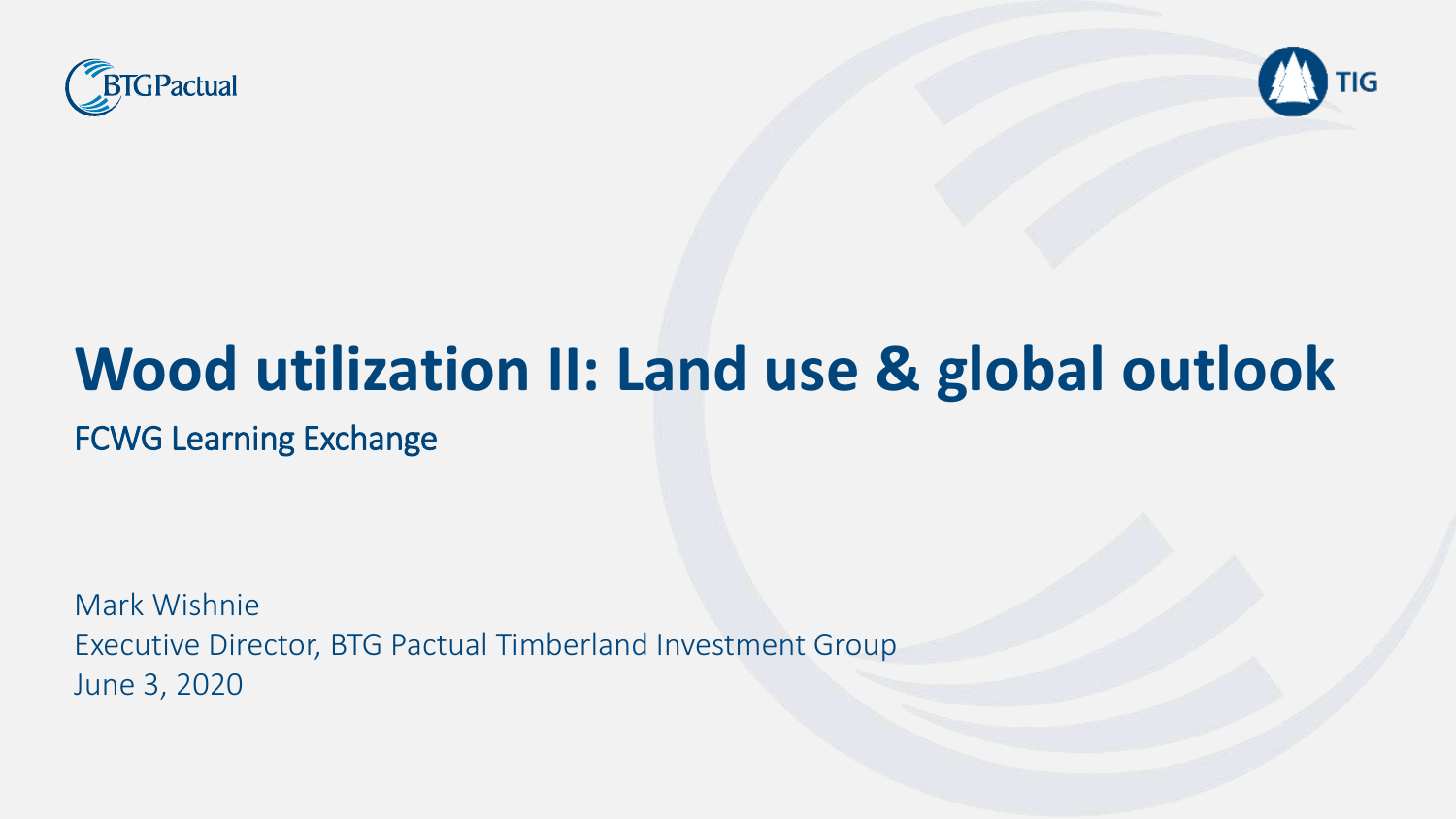#### **Agenda**

**Introduction**

**Forests and climate mitigation**

**Demand-led climate solutions**

**Impact of wood products on climate**

**Mass timber and forests in the US**

**Knowledge gaps**

**What can we do now?**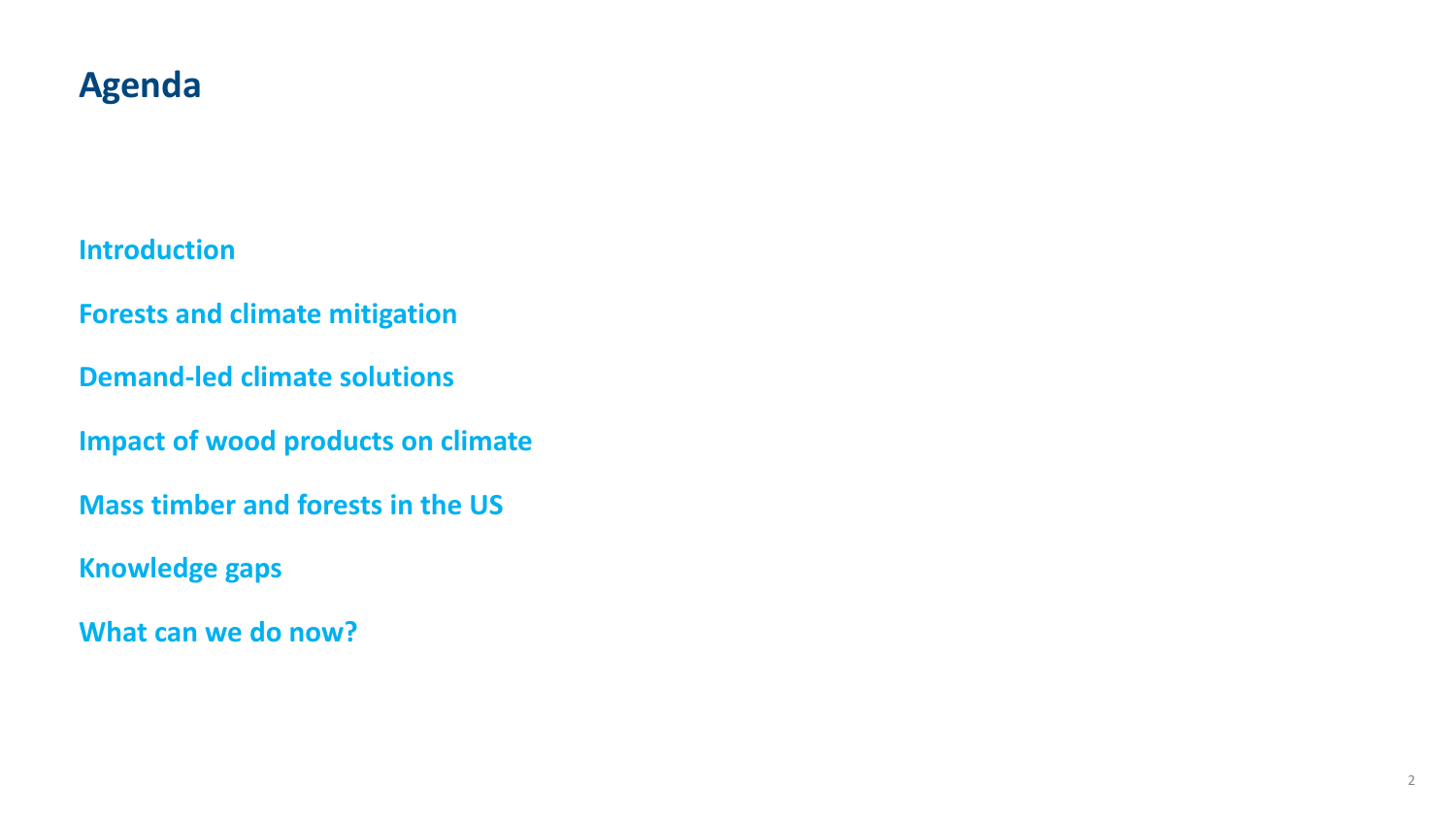### **Climate Change: The world's most urgent challenge**

Business-as-usual warming projected to severely impair the global economy and cause irreversible damage to natural systems<sup>1</sup>

- The world is on track to surpass a 1.5°C rise in global temperatures by 2040; **2013-2019 are among the warmest years ever recorded**1,2
	- Temperature rise cause by increased greenhouse gas emissions from human activity<sup>3</sup>
	- **Emissions must fall by 7.6% p.a.** through 2030 to remain below the 1.5°C mark; today we are on track to overshoot this by 38%<sup>4</sup>
- Business-as-usual emissions projected to cause 7.2% reduction in Global GDP per-capita by 2100<sup>5</sup>; observable impacts to human and natural systems already occurring (e.g. increased frequency of heatwaves in most regions)<sup>6</sup>



**Historic global surface temperature anomalies<sup>2</sup>**

**Projected global CO2e emissions<sup>7</sup>**

Notes: (1) Natural Climate Solutions: The Business Perspective, WBCSD; (2) NOAA, Global Land and Ocean Temperature Anomalies Data and TIG Analysis, 2020; (3) NASA, NOAA Analyses Reveal 2019 Second Warmest Year on Record; (4) Emissions Gap Report 2019, UN Environment Programme, NOAA/NASA - Annual Global Analysis for 2019; (5) Kahn et al, Long-Term Macroeconomic Effects of Climate Change: A Cross-Country Analysis, 2019; (6) IPCC Special Report o Warming of 1.5C, 2018; (7) Climate Analytics and NewClimate Institute, 2019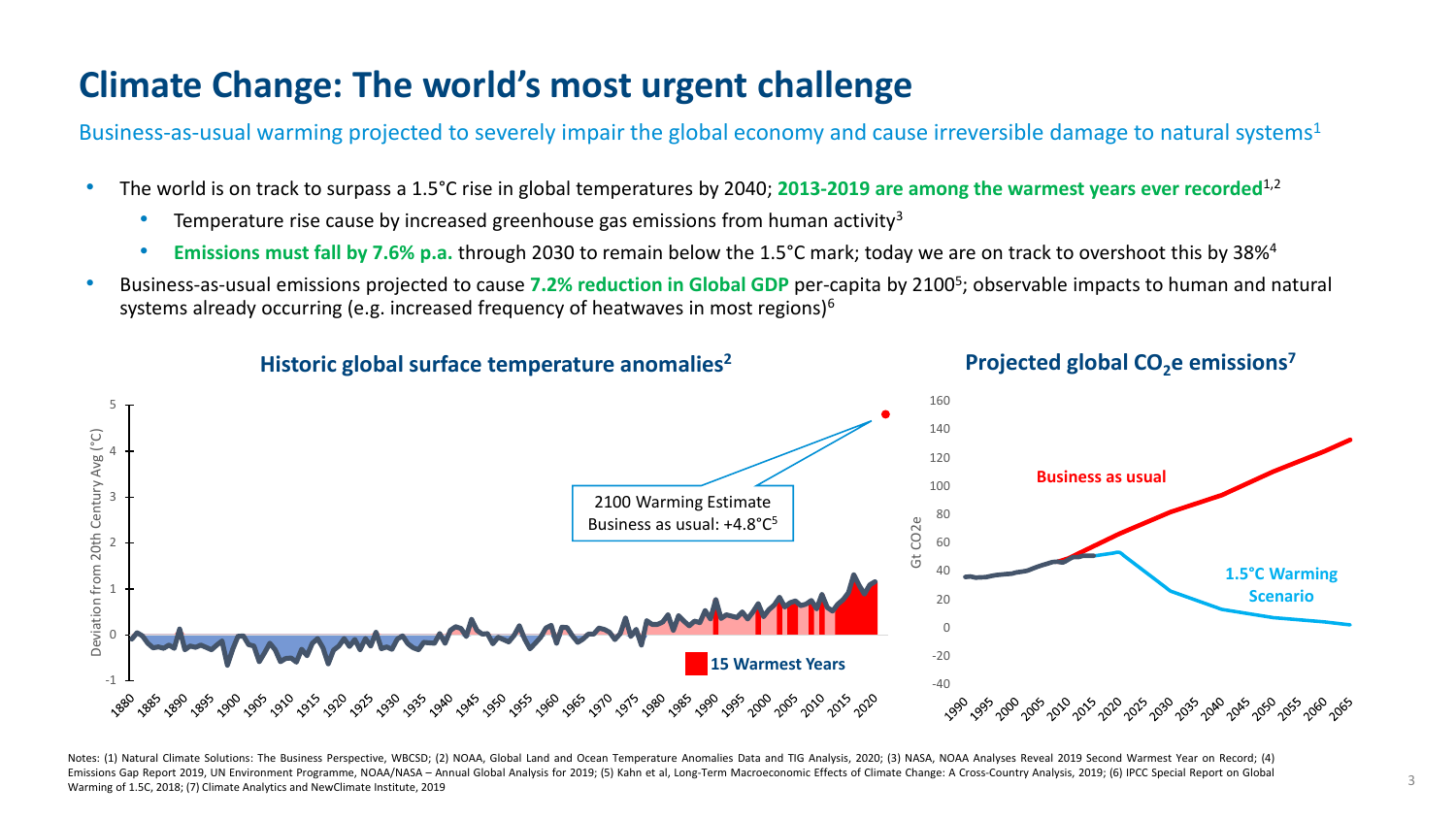#### **Growing commitments to climate action**

Government, corporate and investor commitments are growing and gaining momentum

#### **International commitments to restoration and climate mitigation**

- **200+ governments, companies, others** committed to halving deforestation and restoring 865M acres of forests by 2030<sup>1</sup>
- 189 countries committed to **limit warming to 2°C** 2

#### **Large investor and corporate commitments to climate mitigation**

- US\$ 4.6T in AUM committed to **net-zero emissions by 2050**<sup>3</sup>
- **23% of global Fortune 500** committed to reduce/eliminate emissions by 2030<sup>4</sup>

#### **Example Commitments**

| <b>Large Emitters</b>                 | BP committed to net-zero by 2050 or sooner <sup>5</sup> ; Shell committed<br>to reduce carbon-intensity of products by 65% by 2050 <sup>6</sup> |    |
|---------------------------------------|-------------------------------------------------------------------------------------------------------------------------------------------------|----|
| <b>Technology</b><br><b>Companies</b> | Microsoft committed to be net negative by 2030 <sup>7</sup> ; Amazon<br>committed to be net neutral by 2040 <sup>8</sup>                        | 5% |
| <b>Pension funds</b>                  | CalPERS, Nordea Life and Pension, PensionDanmark committed<br>to net-zero emissions across their portfolios by 2050 <sup>3</sup>                | 0% |

#### **23% of the Global Fortune 500 have committed to reduce or eliminate emissions by 2030<sup>4</sup>**



Notes: (1) Commitments under the New York Declaration on Forests and the Bonn Challenge; (2) United Nations Climate Change, Paris Agreement - Status of Ratification, 2020; (3) United Nations Finance Initiative, UN-convened Owner Alliance; (4) Natural Capital Partners. September 2019. Deeds not words: The Growth of Climate Action in the Corporate World; (5) BP sets ambition for net zero by 2050, fundamentally changing organization to deliver, Shell's Net Carbon Footprint Ambition?, 2020; (7) Microsoft will be carbon negative by 2030, 2020; (8) Amazon, Committed to a sustainable future, 2020.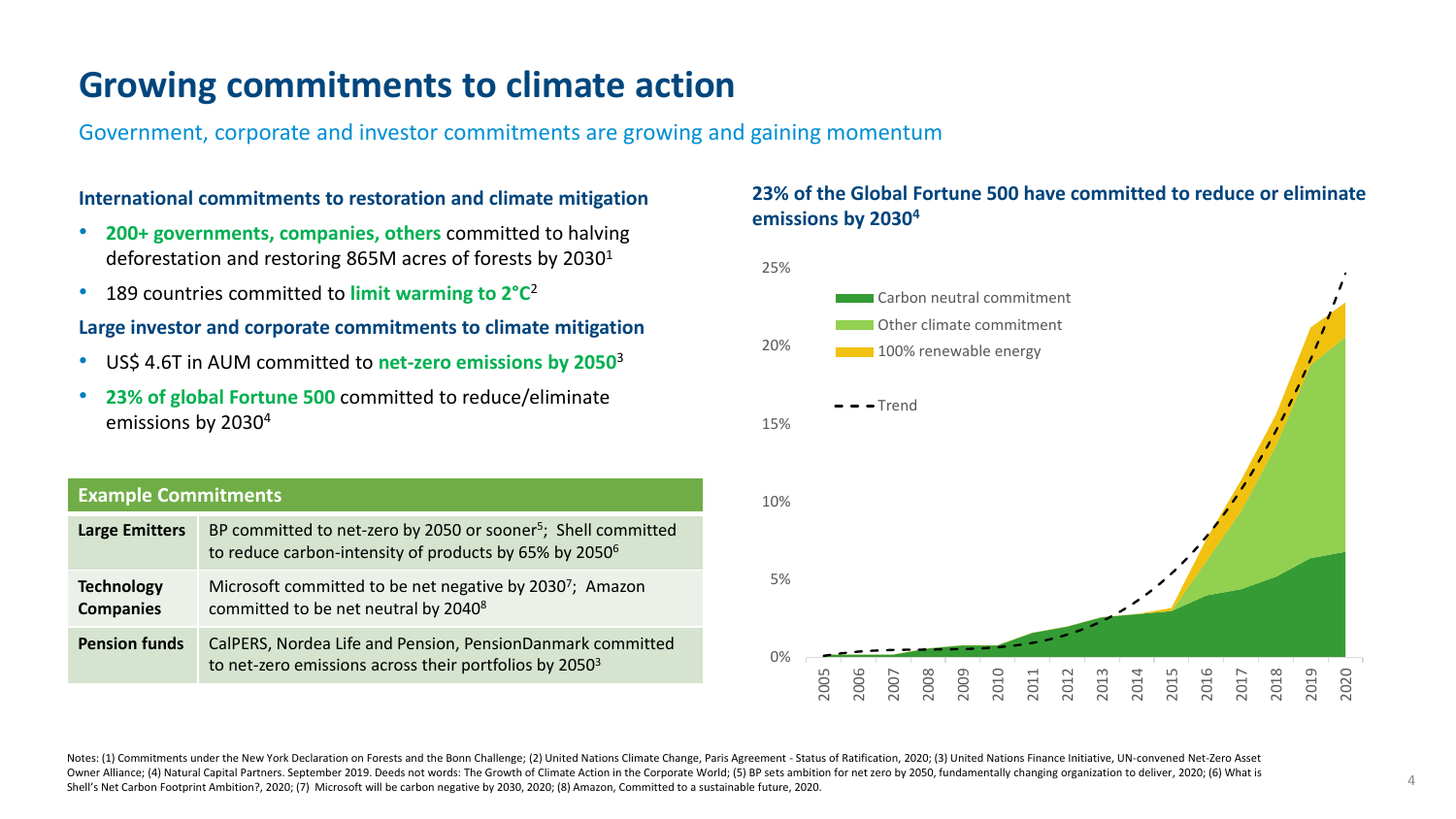### **Natural Climate Solutions (NCS)**

Natural climate solutions are 30% of the solution, 10% of the conversation, and only 3% of the finance<sup>1</sup>

- Better management of forests, grasslands, and wetlands can provide significant climate benefits through sequestration and avoided emissions<sup>1</sup>
- Reforestation offers the single greatest opportunity to deliver climate mitigation at the landscape level<sup>1</sup>

#### Potential contribution of the land sector to climate change mitigation through 2030 (millions of tCO<sub>2</sub><sup>e</sup> per year)<sup>2</sup>



Notes: (1) Nature4Clmate (www.nature4climate.org), as of May 2020; (2) Griscom et al. 2017. Natural climate solutions. Proceedings of the National Academy of Sciences. 114(44): 11645-11650. (2) Oswalt, Sonja N.; Miles, Pat A.; Smith, W. Brad. 2018. Forest Resources of the United States, 2017: a technical document supporting the Forest Service 2020 RPA Assessment. Gen. Tech. Rep. WO-GTR-97. Washington, DC: U.S. Department of Agriculture, Fore Washington Office. xxx p.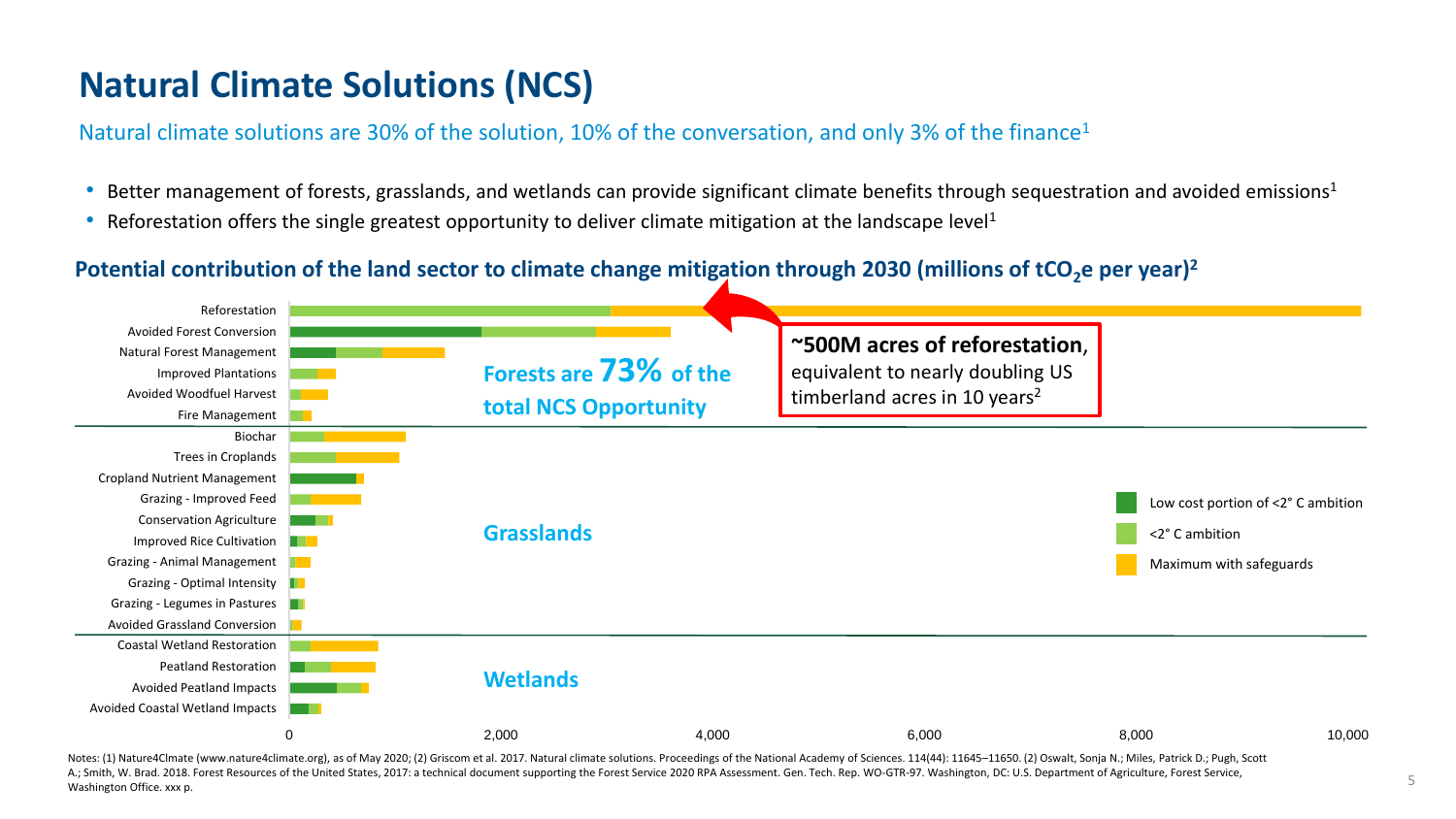### **The role of demand-led climate strategies**

Markets can provide sustained economic incentives for action on the ground

#### **Potential sources of funding for forest-related NCS**



# **Sequestration Storage Multiple climate impacts of forest products**

**Construction Industry**<br> **Construction** 

**Substitution**



**Circularity**



6

Notes: (1) Value for all timber sales and manufacturing shipments, 2016 data, source: Forest2Market "The Economic Impact of Privately-Owned Forests in the 32 Major Forested States", April 4, 2019; (2) Giving USA 2019, www. americans-gave-427-71-billion-to-charity-in-2018-amid-complex-year-for-charitable-giving/, accessed on 5/29/2020; (3) Congressional Research Service, In Focus, Forest Service: FY2019 Appropriations and FY2020 Request. 2 pa California ARB offsets issued in 2019 (source: ARB Offset Credit Issuance Table, through May 26, 2020, https://ww3.arb.ca.gov/cc/capandtrade/offsets/issuance/issuance/issuance.htm, accessed on 5/29/2020) at a weighted aver Group, State and Trends of Carbon Pricing 2020) and global total voluntary forest offset sales in 2018 (Source: Ecosystem Marketplace, State of the Voluntary Carbon Markets, 2019); Image sources: Getty Images, Pollux Chung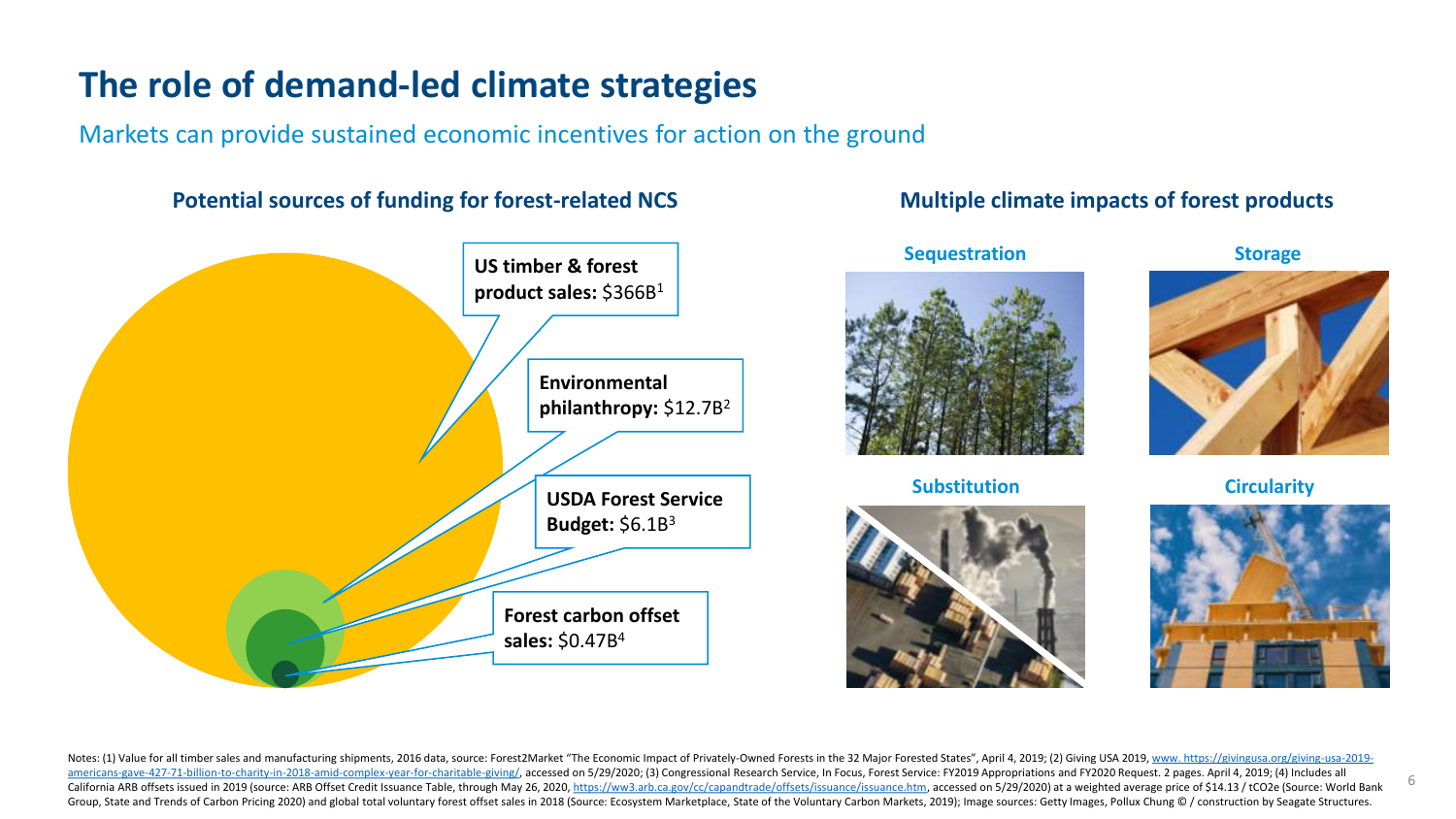### **Potential benefits of using wood in construction – illustrative example**

Sustainable forest management and production of climate-positive forest products can multiply the carbon impact of reforestation



#### **Illustrative carbon impact over time from rotational management of** *Eucalyptus urograndis* **for use in long-lived applications1,2**

Notes: (1) Sources: "Substitution Effects of Wood-based Products in Climate Change Mitigation", Leskinen et. al, 2018, TIG Analysis; (2) TIG Analysis based on 18 year Eucalyptus sawlog rotation in Brazil; Image sources: Ge Chung © / construction by Seagate Structures.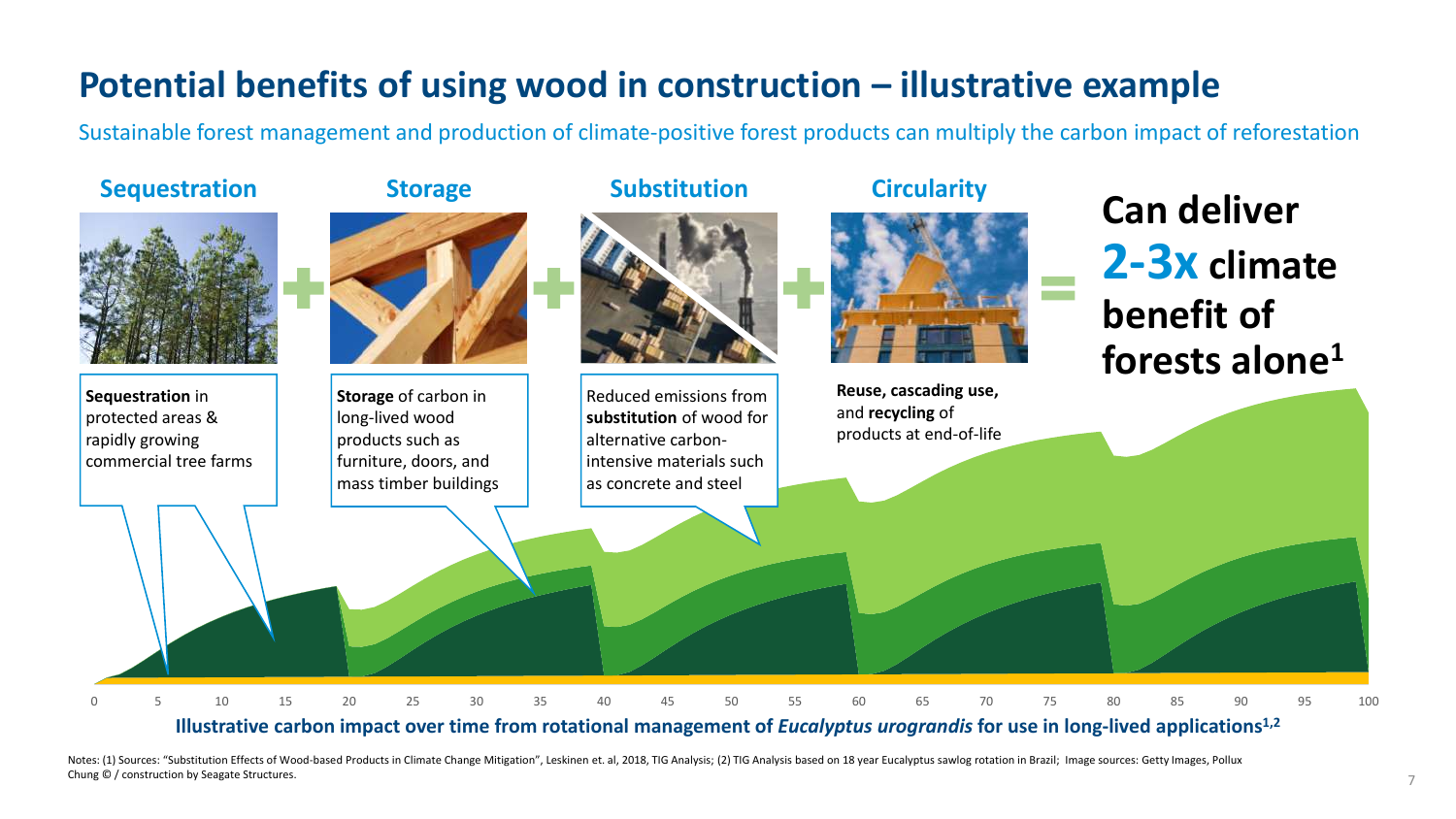### **What is the impact of wood utilization on climate?**

Forest products can have multiple impacts on climate

| <b>Climate</b><br>benefit   |
|-----------------------------|
| No net<br>impact            |
| <b>Climate</b><br>detriment |

Calculating net impact requires integration across ALL domains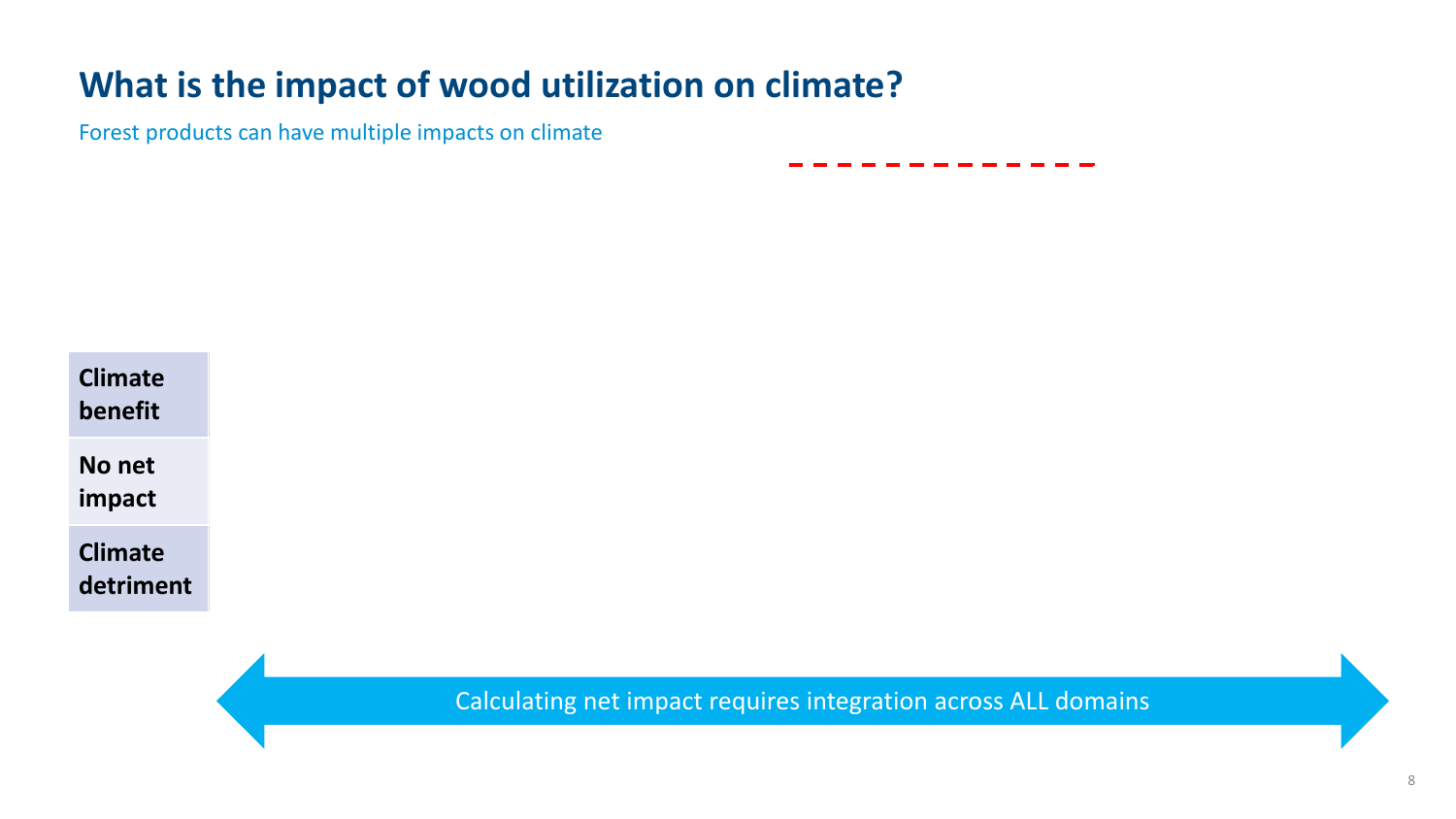### **Why focus on wood in construction?**

The construction sector is huge, growing fast, and generates more emissions than transportation or industry



- Global construction industry is c.  $14x$  the forest industry<sup>4</sup>
- Drives activity in every municipality across the globe



**Global CO2e Emissions (2018)**<sup>1</sup>

- Buildings are c. 39% of global emissions<sup>1</sup>
- Global floor area projected to double by  $2050<sup>1</sup>$

Notes: (1) Global Alliance for Buildings and Construction, International Energy Agency and United Nations Environment Programme, 2019. Global status report for buildings and construction: Towards a zero-emission, efficient buildings and construction sector, 41 pages.; (2) McKinsey Global Institute, 2017. Reinventing construction: a route to higher productivity. 168 pages.; (3) FAO, 2014. State of the world's forests. 133 pages and World Bank accessed April 21, 2020); (4) TIG analysis.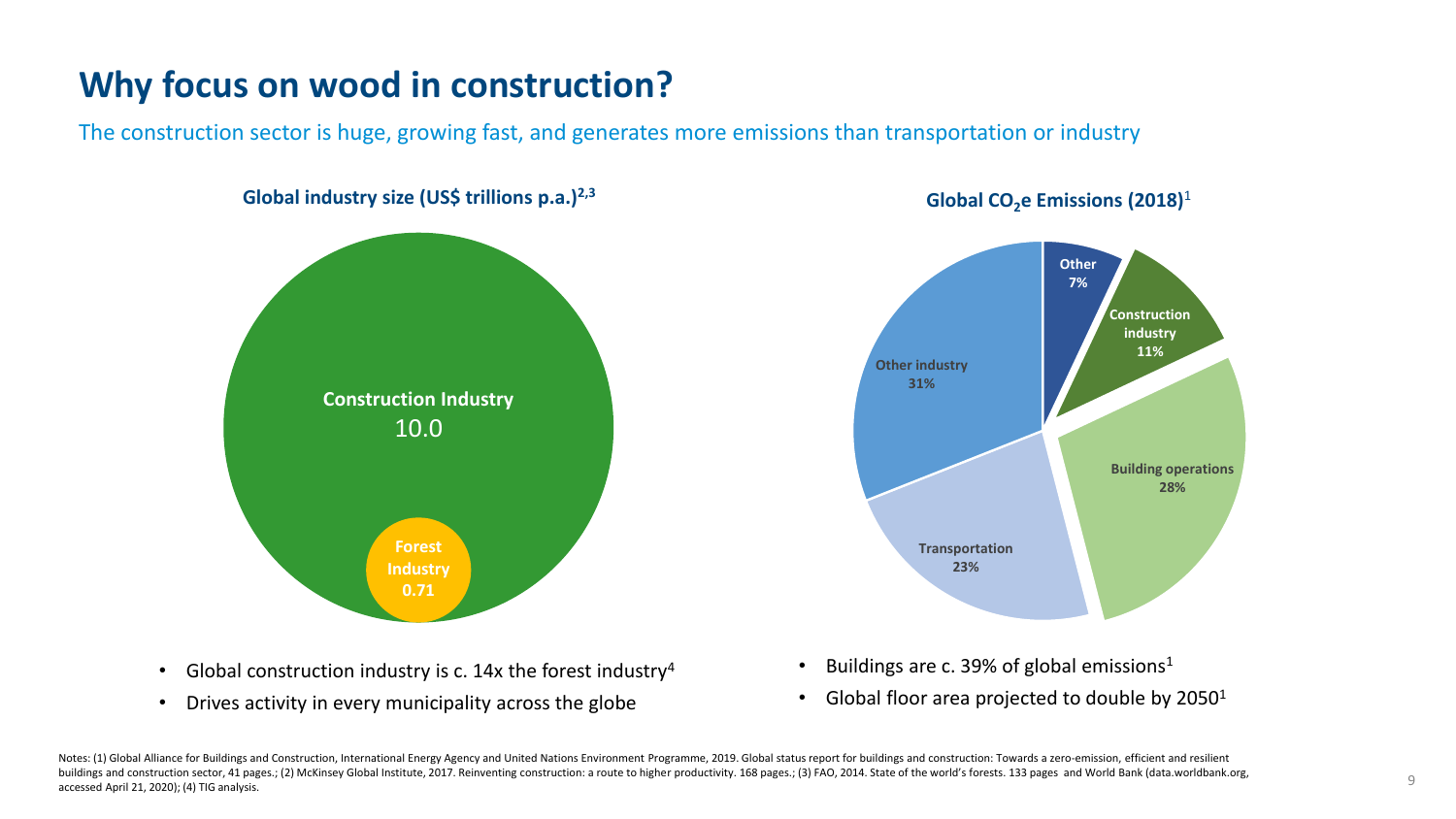#### **Mass timber**

**New engineered wood products that allow construction of tall buildings with wood**

- Engineered wood products (cross-laminated timber (CLT), glued laminated timber (Glulam), mass plywood, others) used as structural beams and panels for construction of buildings up to 18 stories (under the IBC 2021 revision)
- Most mass timber is made from layering structural lumber (2x6's, 2x8s, etc.) to make larger structural elements
- Mass timber uses softwood lumber, the same species groups used for lighttimber frame construction



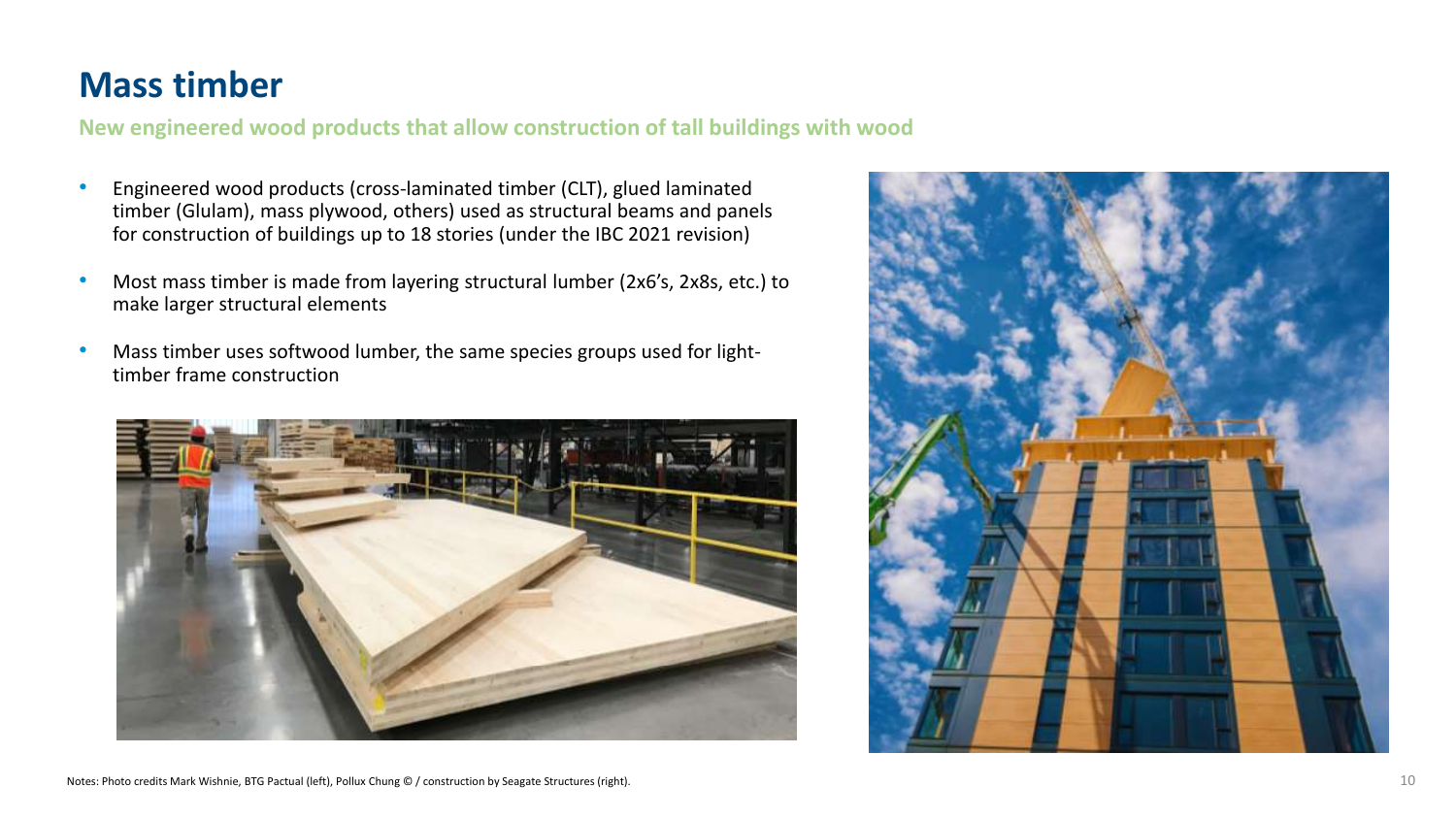### **Is demand for wood products good for forests?**

What is the impact of marginal demand change

**Global production and consumption of liquid fuels, 2015-2021 (millions of barrels per day)1**



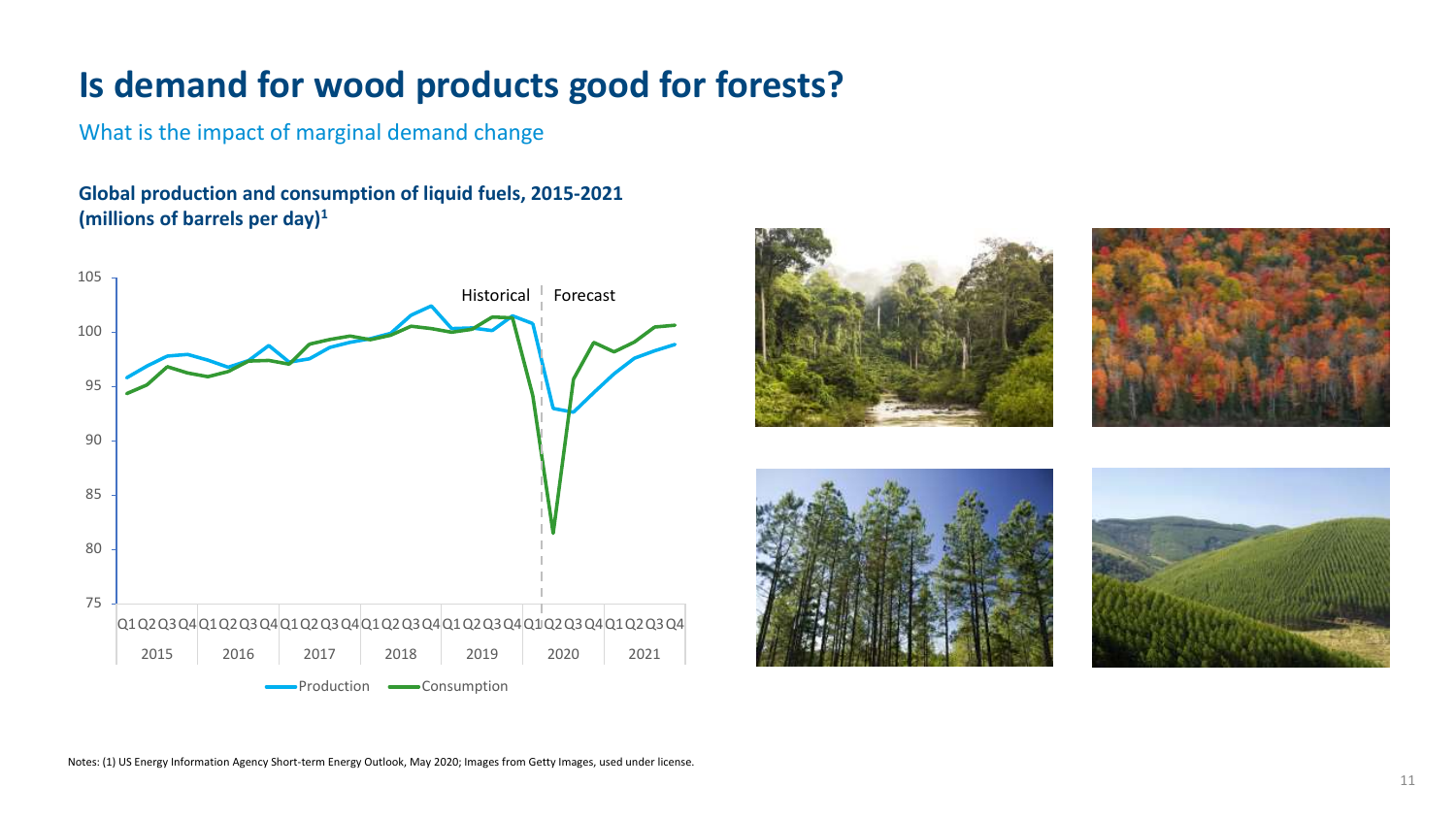### **Where does the wood in mass timber come from (US example)?**

**Almost half the world's industrial roundwood comes from planted forests<sup>1</sup>**

- 89% of US timber harvest is from private land<sup>2</sup>
- Timber doesn't come from National Parks or other protected areas
- USDA National Forest System<sup>2</sup>
	- 19% of US forestland, 4% of total US harvest
	- Harvest declined 80% from 1987-2017
- Mass timber is made from softwood lumber (needleleaved trees, e.g. pine, spruce, fir, etc.)
- Globally, this means subtropics, temperate and boreal regions; mass timber is not made from tropical rainforest species or other hardwoods
- 63% of US softwood lumber comes from the southeast, which has 71% of the US planted forest; 29% comes from the west (including Rockies, West Coast and Alaska)<sup>2</sup>

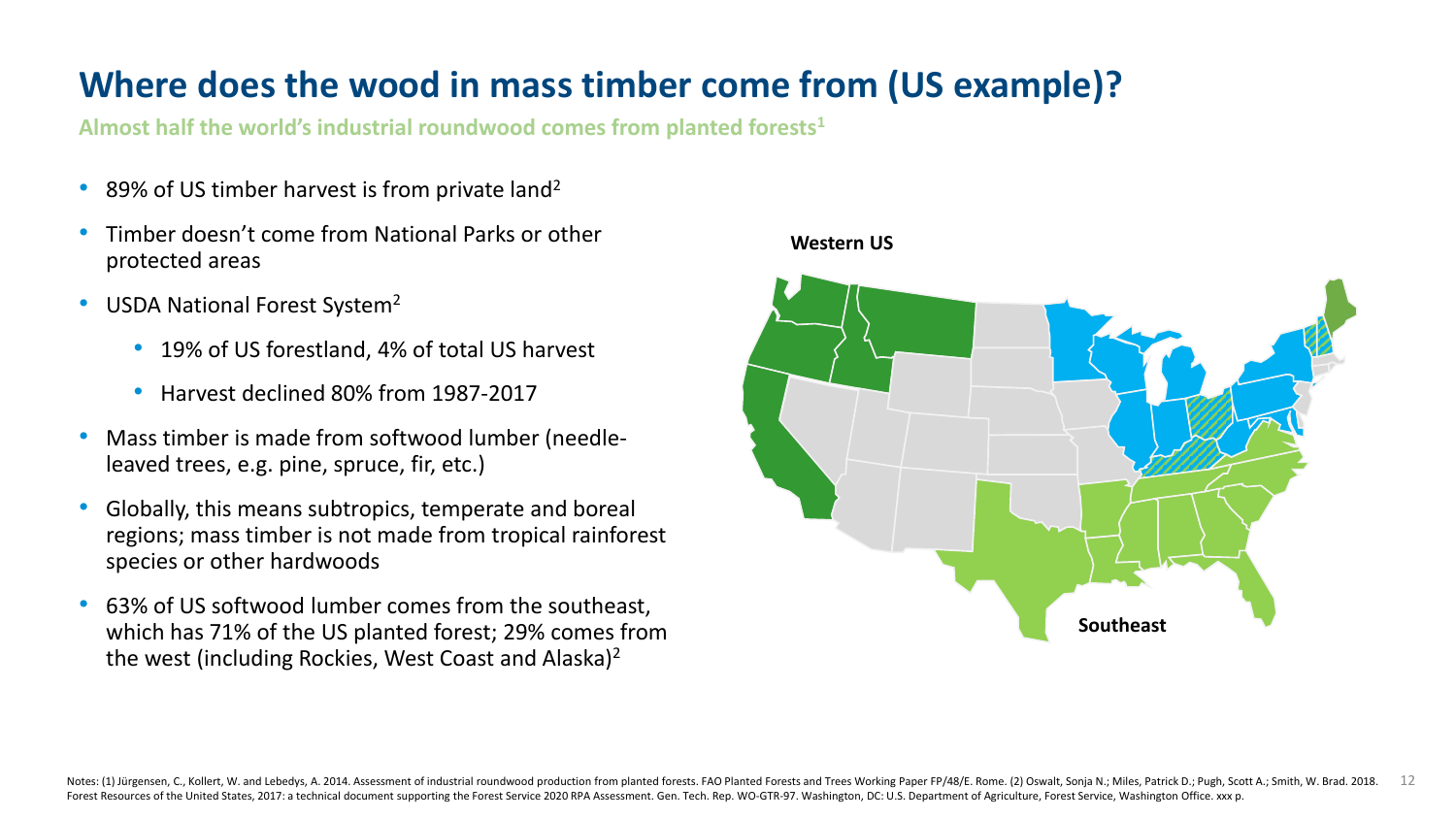### **What is the impact of harvest on forest carbon stock?**

**"Carbon debt": Harvest always reduces the carbon stock** *of the stand* **that was harvested**

**But what if I have 20 stands of trees, and I harvest and replant one each year?** 



Notes: TIG Analysis; illustrative example only. Different species, sites, forest types, product mixes, and other factors will yield different results.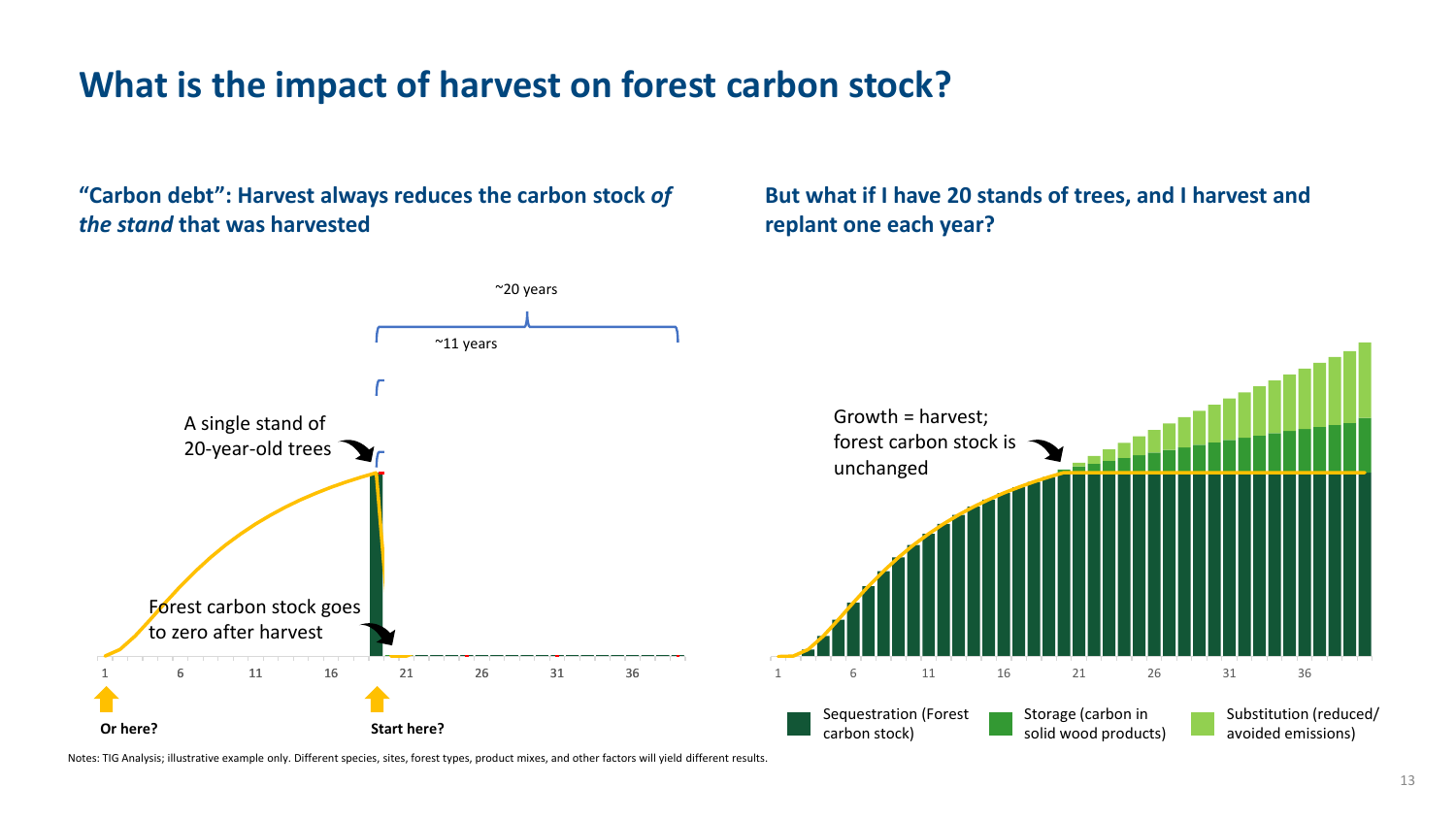### **The view from a sawmill**

#### Most businesses require fairly steady flows of inputs, outputs and revenues

• Recent assessment of the US Southeast concludes that **removals** (e.g. harvested volume) have "**strong, positive, statistically significant correlation with acres, inventory and growth**… and explain 65 to 90% of the variance in [these variables]"<sup>1</sup>



#### **) and acres ('000s) Mill demand heatmap (lumber, panel, pellet, pulp), US Southeast<sup>2</sup> <sup>3</sup>**

#### **US south timberland growing stock (millions m<sup>3</sup>**



Sources; (1) Fores2Market, 2017. Historical perspective on the relationship between demand and forest productivity in the US South; Executive Summary (26 pages); (2) Forisk Consulting, LLC, Forisk Multi-Client Study: North Industry Capacity, February 2020; ESRI, TIG Analysis; (3) Sonja N.; Miles, Patrick D.; Pugh, Scott A.; Smith, W. Brad. 2018. Forest Resources of the United States, 2017: a technical document supporting the Forest Service 2 Assessment. Gen. Tech. Rep. WO-GTR-97. Washington, DC: U.S. Department of Agriculture, Forest Service, Washington Office. xxx p.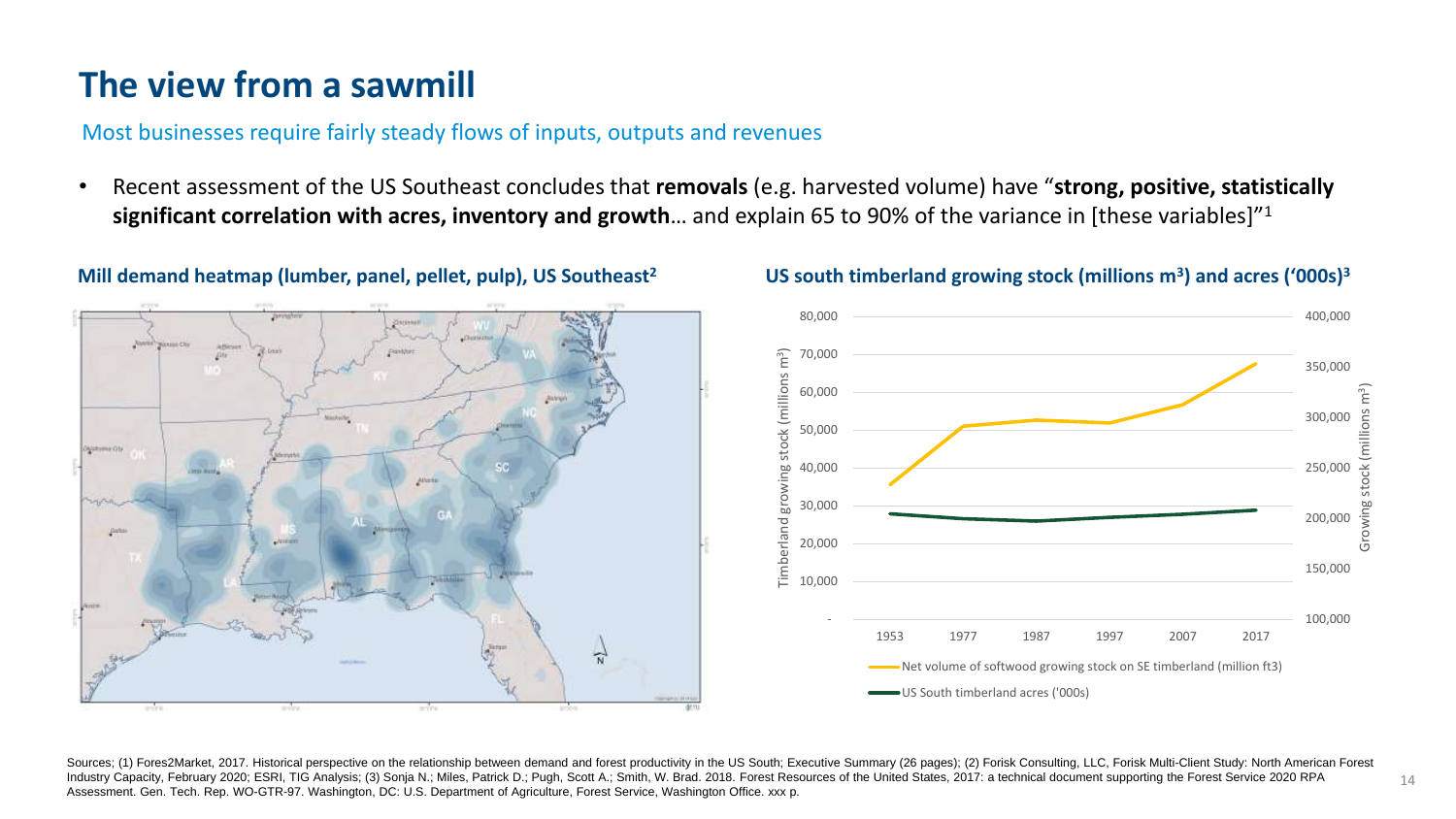### **US timberland and housing starts, 1980-2015**

65% of US sawn softwood is used for construction<sup>1</sup>; US timberland area is stable, and stock is increasing<sup>2</sup>

• Recent assessment of the US Southeast concludes that **removals** (e.g. harvested volume) have "**strong, positive, statistically significant correlation with acres, inventory and growth**… and explain 65 to 90% of the variance in [these variables]"3



#### **US timberland acres (millions) and growing stock (billions m<sup>3</sup> ) US Housing starts (thousands) and timberland acres planted2,3 <sup>3</sup>**



15

Sources; (1) Howard, James L.; McKeever, David B.; Liang, Shaobo. 2017. U.S. Forest Products Annual Market Review and Prospects, 2013-2017. Research Note FPL-RN-0348. Madison, WI: U.S. Department of Agriculture, Forest Service, Forest Products Laboratory. 11 p; (2) U.S. Census Bureau, U.S. Department of Housing and Urban Development, Oswalt; (3) Sonja N.; Miles, Patrick D.; Pugh, Scott A.; Smith, W. Brad. 2018. Forest Resources of the Un 2017: a technical document supporting the Forest Service 2020 RPA Assessment. Gen. Tech. Rep. WO-GTR-97. Washington, DC: U.S. Department of Agriculture, Forest Service, Washington Office. xxx p.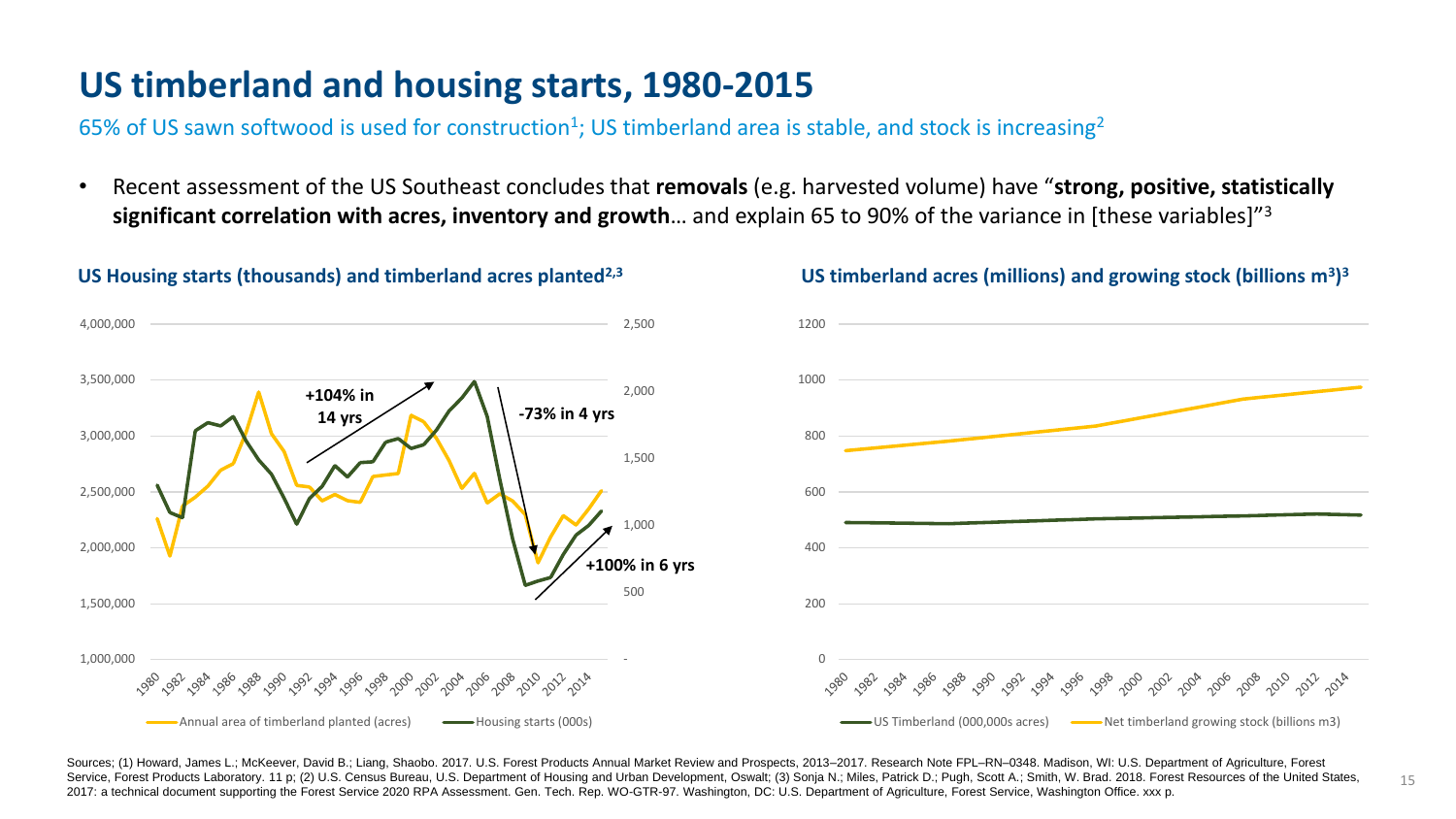## **What gaps do we need to fill?**

Better tools for understanding the marginal impact of utilization on forests

#### **Global assessment of the impact of mass timber on climate and forests**

• Led by The Nature Conservancy, in collaboration with more than two dozen researchers on 4 continents

Phase 1: Comparative



#### **"3-S" framework (sequestration, substitution, storage, endof-life) to integrate impacts from the forest to end-of-life**

• Led by EIT Climate-KIC, World Resources Institute, The Nature Conservancy and collaborators

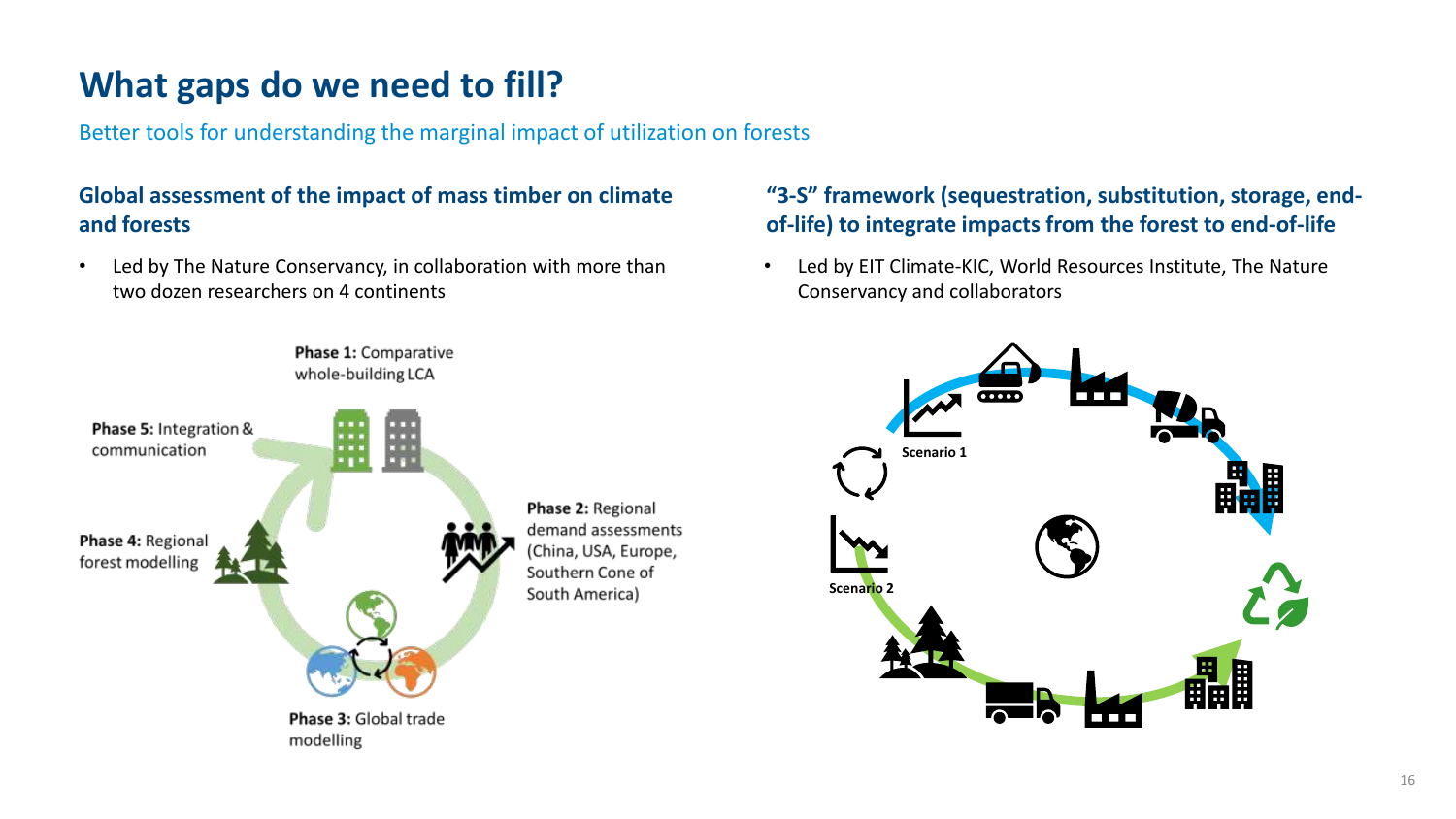### **Social license**

Forest products still gaining acceptance as a climate solution

80% 76% 70% *Social license gap*60% 50% 40% 30% 20% 16% 15% 14% 14% 12% 11% 10% 6% 6%  $\sim$ 0% Wood Plastic Steel Environmentally Sustainable Responsible Socially responsible Concrete Innovative responsible stewards

**Does this phrase describe the forest sector? Which is the most renewable material?<sup>1</sup> <sup>1</sup>**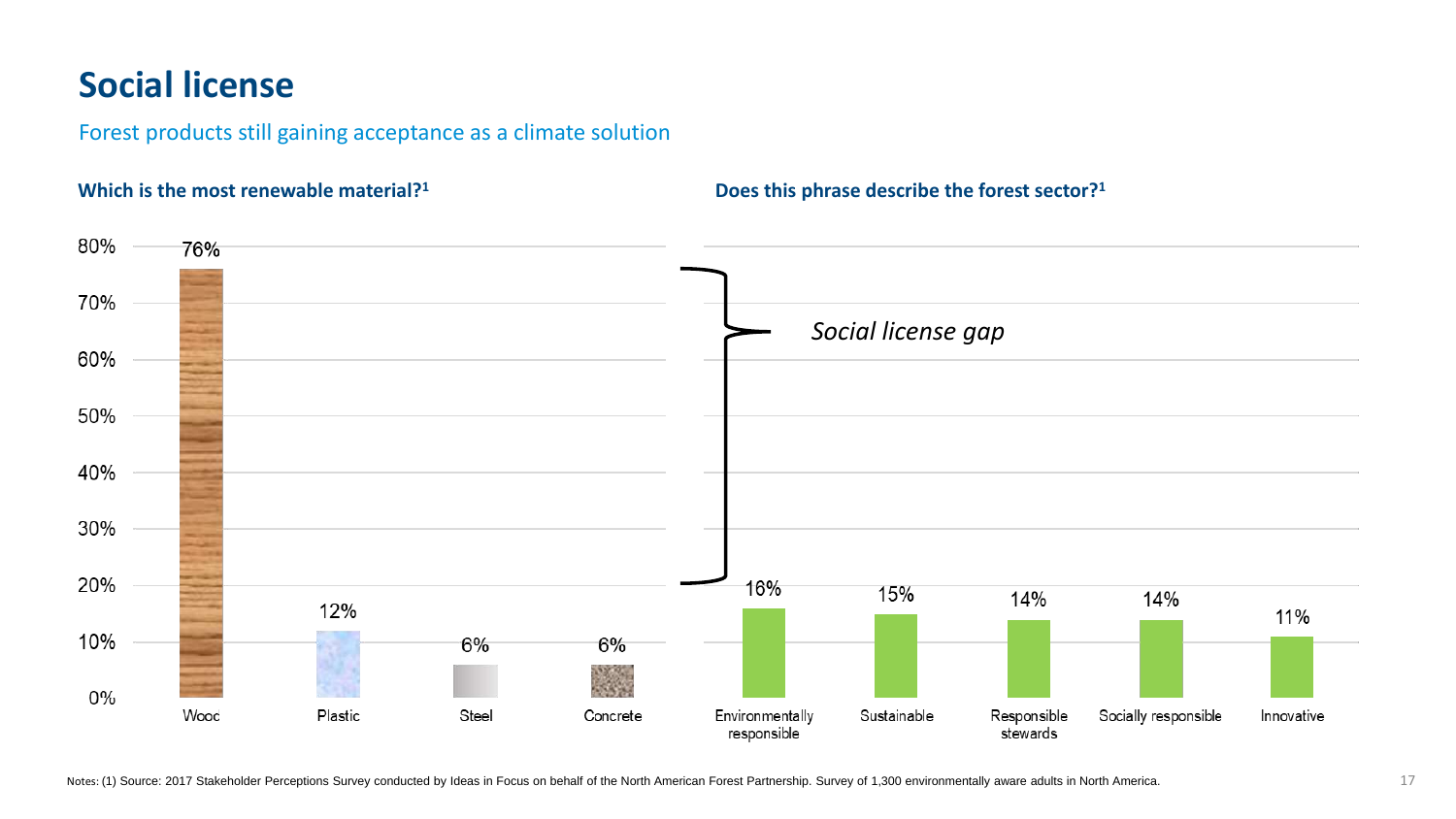### **How can we ensure positive outcomes now?**

**Responsible practices build social license**

- **1. Develop tools that integrate impacts across domains** to enable the design of policies that are good for climate, forests and people
- **2. Forest industry** can take tangible, positive action to earn greater social license
- **3. Take aggressive action now** to favor climate-positive wood utilization, applying two precautionary principals:
	- **Precautionary principal 1:** To qualify as climate-positive, wood should be harvested from **sustainably managed forests**:
		- In accordance with all applicable laws and regulations
		- In accordance with local community rights and interests
		- No conversion of forest type, no conversion of forest to other uses
		- Reforestation / restocking follows harvest
		- Streams, wetlands, other HCV sites are protected
		- *Note: Most certification standards account for these criteria, but most US forests aren't certified - though many are sustainably managed*
	- **Precautionary principal 2:** To qualify as climate positive, wood should be sourced from **wood baskets that have stable or increasing forest area & carbon stock**

"Timber Takeover **France mandates public buildings be built with at least 50 percent timber**"

- Archpaper.com, February 11, 2020<sup>1</sup>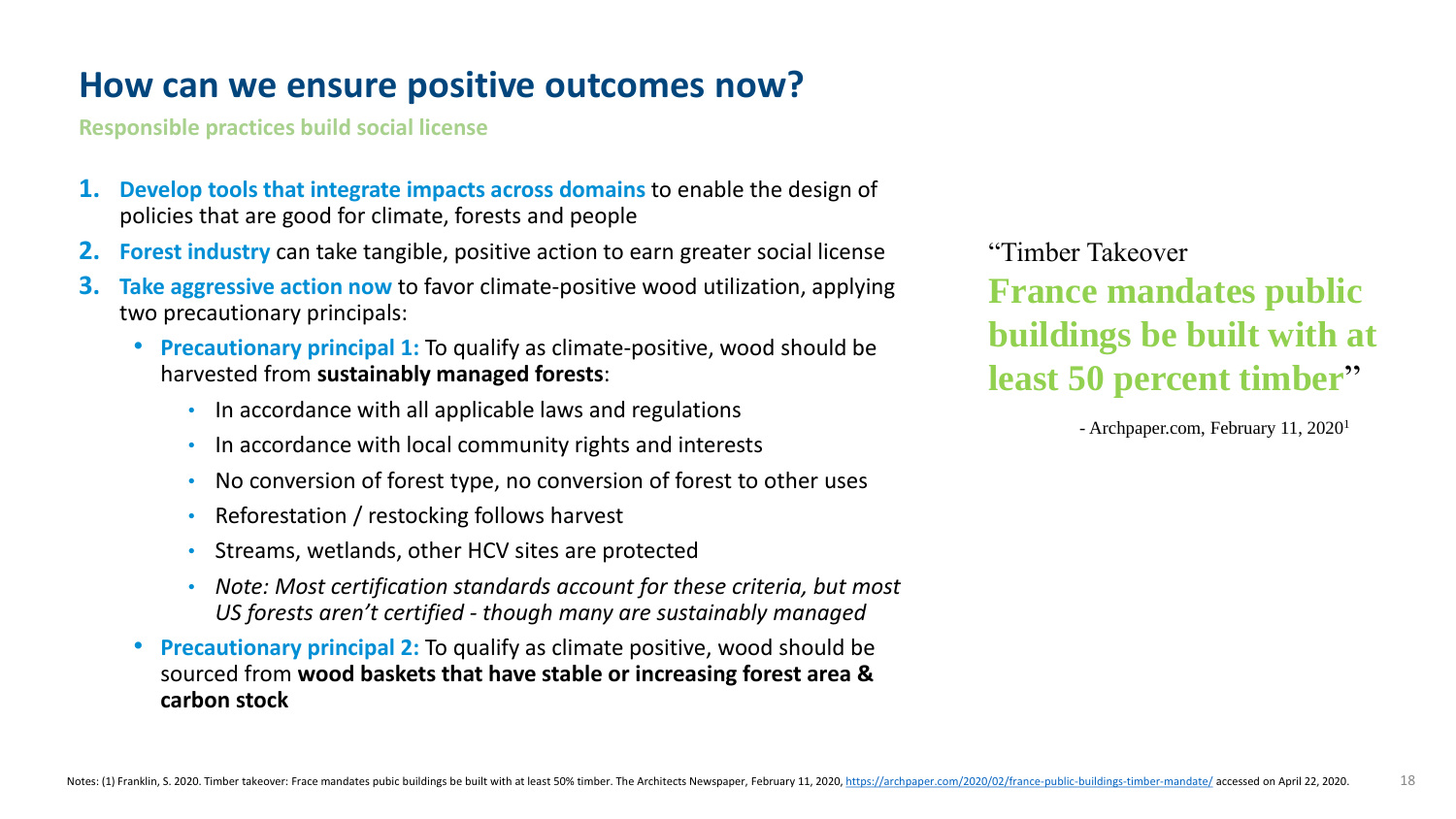#### **Notice to recipients**

This material has been prepared by BTG Pactual Asset Management US, LLC and BTG Pactual Timberland Investment Group, LLC (collectively, "BTG Pactual") for the exclusive use of the party to whom BTG Pactual delivers this material (together with its subsidiaries and affiliates, the "Company") using information provided by the Company and other publicly available information. Although the information herein is believed to be reliable and has been obtained from sources believed to be reliable, as of the date on which this material was issued and obtained from public sources, neither BTG Pactual nor any of its affiliates makes any representation or warranty, expressed or implied, with respect to the fairness, correctness, accuracy, reasonableness or completeness of the information and opinions. BTG Pactual has no obligation to update, modify or amend this material and communication or to otherwise notify a recipient in the event that any matter stated herein, or any opinion, projection, forecast or estimate set forth herein, changes or subsequently becomes inaccurate. Any and all information, opinions and amount indicated are subject to change, without prior warning. Any estimates or projections as to events that may occur in the future (including projections of revenue, expense, net income and stock performance) are based upon the best judgment of BTG Pactual from the information provided by the Company and other publicly available information as of the date of this material. Certain information contained in this material constitutes forward-looking statements, which can be identified by the use of forward-looking terminology such as "may," "will," "should," "expect," "anticipate," "target," "project," "estimate," "intend," "continue," or "believe," or the negatives thereof or other variations thereon or comparable terminology. The analysis contained herein, as projections, scenarios, investments, etc. are based on numerous assumptions. Different assumptions could result in materially different results. Additional information relating to the financial instruments, models, projections and scenarios discussed in this material are available upon request. There is no guarantee that any of these estimates or projections will be achieved. Actual results may vary from the projections and such variations may be material. Nothing contained herein is, or shall be relied upon as, a promise or representation as to the past or future.

BTG Pactual expressly disclaims any and all liability relating or resulting from the use of this material. BTG Pactual makes no warranty or representation, whether express or implied, and assumes no legal liability for the accuracy, completeness or usefulness of any information contained herein. BTG Pactual does not accept any responsibility or liability whatsoever caused by any action taken in reliance upon this document and/or its attachments. Neither BTG Pactual nor any of its affiliates, nor any of their respective directors, employees or agents, accepts any liability for any loss or damage arising out of the use of all or any part of this report. This material has been prepared solely for informational purposes and is not to be construed as a solicitation or an offer to buy or sell any securities or related financial instruments. Any such offer or solicitation may only be made by means of delivery of an approved offering memorandum and only in those jurisdictions where permitted by law.

The Company does not construe the contents of this material as legal, tax, accounting or investment advice or a recommendation. Before making an investment decision, investors are advised to (i) obtain independent financial advice on their own particular circumstances; (ii) thoroughly and carefully review the offering memorandum with their financial, legal and tax advisers to determine whether an investment such as this is suitable for them. This material should not be the only source of information in any investor's decision-making process. In all cases, investors should conduct their own investigation and analysis of such information before taking or omitting to take any action in relation to securities or markets that are analyzed in this report. The material should not be regarded by recipients as a substitute for the exercise of their own judgment. Investors are advised to carefully analyze all information and its risks vis-à-vis their personal objectives and its risk profile ("Suitability"). Nothing in this material constitutes a representation that any investment strategy or recommendation contained herein is suitable or appropriate to a recipient's individual circumstances or otherwise constitutes a personal recommendation. An investment in the products described is not suitable for all investors. The information contained herein does not take into account the particular investment objectives or financial circumstances of any specific person who may receive it. BTG Pactual assumes that by acceptance of this document and/or attachments that the recipient understands the risks involved – including the loss of some or all of any investment that the recipient or the entity that he/she represents. Investments involve risks and investors should exercise prudence in making their investment decisions.